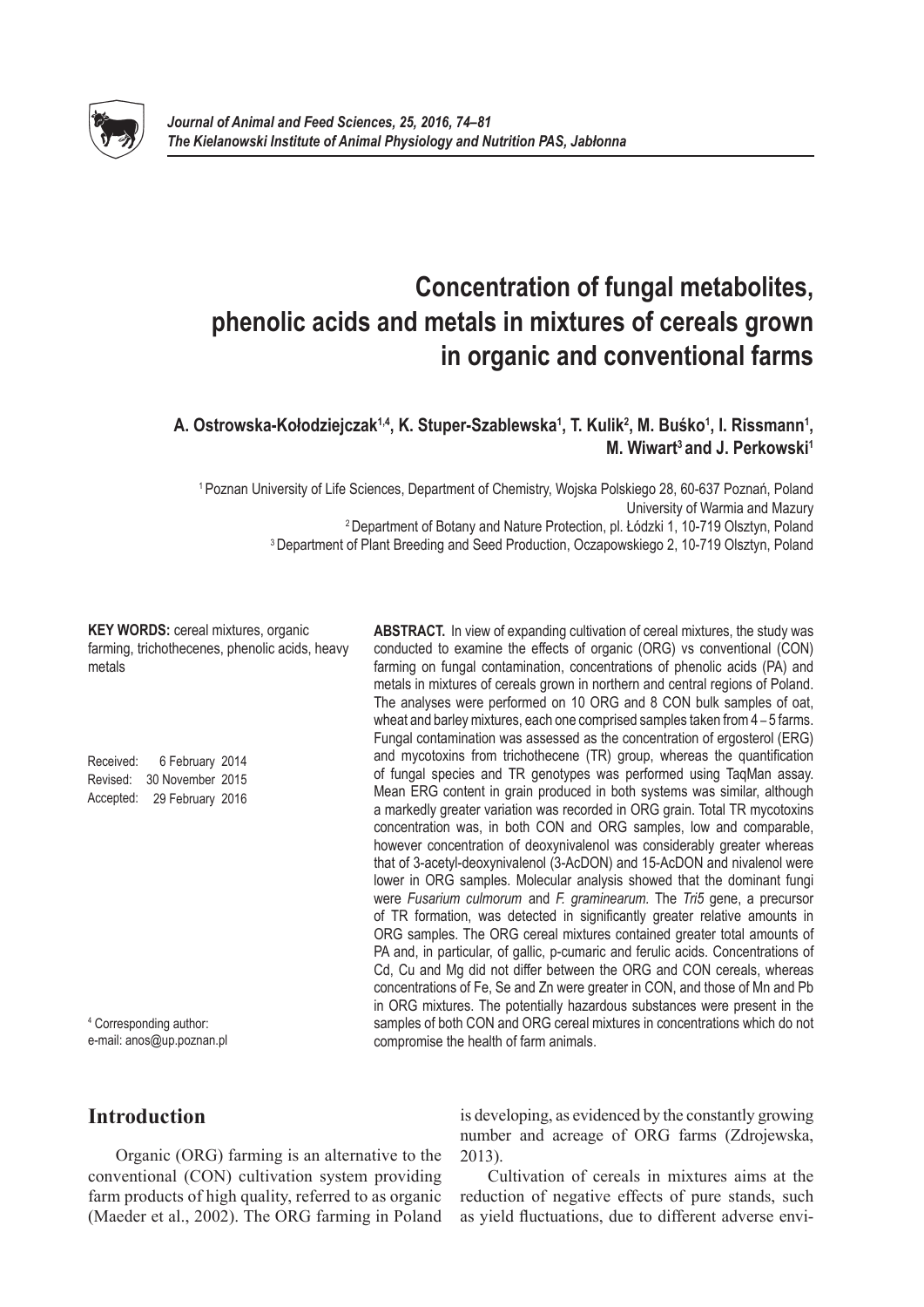ronmental conditions (Leszczyńska, 2007; Tratwal and Walczak, 2010). The world production of cereal mixtures is approximated for 4.8 million tons per year (FAO, 2009), with Poland being a dominant producer. In 2012, the area cropped to cereal mixtures in Poland was 1.45 million hectares, with north-eastern Poland being the leading region, followed by the central and eastern parts of the country (according to Agricultural Market Agency – ARR, Poland, 2013).

The most common cereal mixtures include barley and oat sown at a 1:1 ratio, or barley, wheat and oat sown at a 1:1:1 ratio. Proportions of harvested grain may differ since growth conditions adverse for one of the components, may be advantageous for another, which gains dominance in the stand and compensates for the potentially lower yield (Sobkowicz and Lejman, 2011). After harvesting, quality of grain in mixtures should be thoroughly monitored, since susceptibility to infestation the components by different pathogens is variable (Binder et al., 2007).

Microorganisms commonly found in grain include filamentous fungi, primarily those from the genera *Aspergillus, Fusarium* and *Penicillium*, responsible for the accumulation of mycotoxins in grain (Pasanen et al., 1999). Contamination of feeds with metabolites of filamentous fungi constitutes a serious health hazard, both for animals and humans. The trichothecenes (TR) are a group of mycotoxins produced by a variety of different *Fusarium* species. In Poland, the most common toxins are those from the group B of TR, e.g., deoxynivalenol (DON) and nivalenol (NIV) (Perkowski et al., 2012). The content of fungal toxins in grain is inseparably connected with the presence of mycobiota. In addition, content of ergosterol (ERG) is the marker of the presence of both live and dead mycobiota (Zhao et al., 2005).

Due to the fact that in the Poland's climatic zone the most toxigenic fungi are *Fusarium culmorum* and *F. graminearum,* the presence of these fungi and also of chemotypes 3-acetyl-deoxynivalenol (3-AcDON) and 15-acetyl-deoxynivalenol (15-AcDON) in grain is increasingly often analysed. Surveys from diverse geographic areas have revealed that distribution of chemotypes among local populations of *F. graminearum/F. culmorum* varies and may change over time (Waalwijk et al., 2004). Rapid changes in the proportions of chemotypes within *F. graminearum/F. culmorum* are difficult to predict because inoculum dispersal and development in this field is affected by complex factors. For this reason, quick identification of chemotypes is imperative in order to determine the potential risk to human and animal health (Pasquali et al., 2010).

As the marker of the potential capacity for TR production, the presence of the *Tri5* gene, encoding trichodiene synthase involved in the first stage of the TR biosynthesis pathway, is assayed (Vegi and Wolf-Hall, 2013).

Phenolic compounds and certain microelements, due to their antioxidant activity, significantly stimulate the plant resistance against fungal pathogens. The elevated concentration of ferulic acid, the most abundant acid among phenolic acids present in cereal grain, may indicate a more active plant response to the environmental stress (Lempereur et al., 1997). Selenium is a major microelement exhibiting antioxidant activity (Hartikainen and Xue, 1999). Also iron, magnesium, zinc, copper and manganese and trace elements like cadmium, lead and mercury are considered as important minerals affecting both the plant growth and grain nutritional value (Kawecka et al., 2013).

The aim of the study was to compare the fungi contamination levels in mixtures of cereals grown in ORG and CON farms, using the concentrations of ERG and mycotoxins from the TR group as a criteria. The results referred to molecular analyses in order to indicate dominant fungi found most commonly in the culture environment, and to determine the presence of the *Tri5* gene responsible for the formation of TR in grain. The phenolic acids and selected metals contents were also determined.

# **Material and methods**

#### **Material**

Cereal mixtures used in the study were grown in 2011 in the conventional and organic farms situated in ten communes of the two voivodeships in central (Kuyavian-Pomeranian and Greater Poland) and one in northern Poland (Warmian-Masurian Voivodeship) (Table 1).

The mixtures were composed of oat, wheat and barley sown in proportion 1:1:1, grown under monitored temperature and precipitation conditions (Table 2), harvested at full ripeness using combine harvester and stored in grain silos. The analyses were performed on the bulk samples: 8 representing conventional and 10 organic farming. Each bulk

**Table 1.** Voivodeships and number of samples

|                       |      | Conventional farming | Organic farming |            |  |
|-----------------------|------|----------------------|-----------------|------------|--|
| Voivodeship           | bulk | individual           | bulk            | individual |  |
| Kuyavian-Pomeranian 2 |      |                      |                 |            |  |
| Warmian-Masurian      |      | 13                   |                 | 18         |  |
| Greater Poland        |      | 12                   |                 | 18         |  |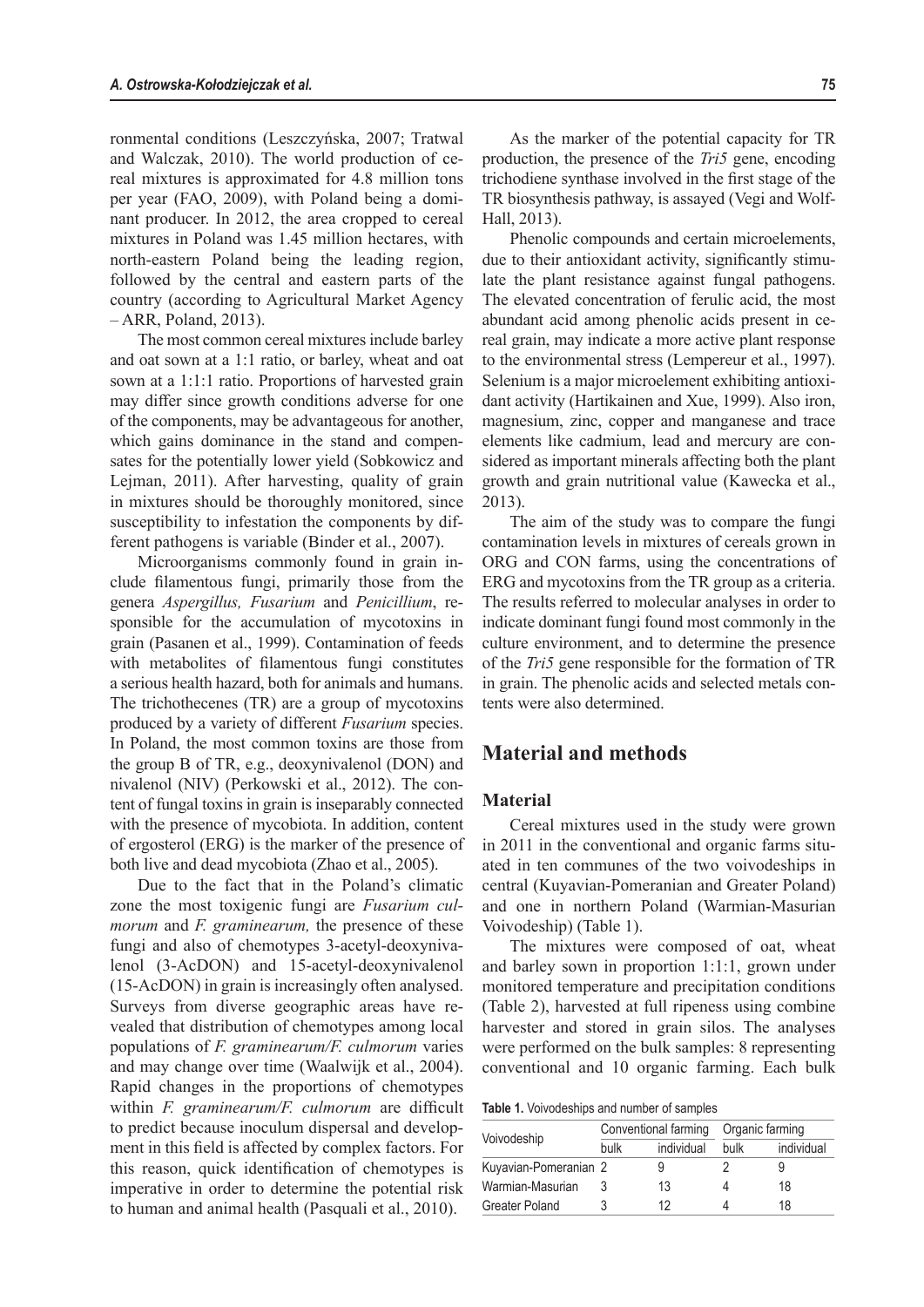**Table 2.** Values of mean temperature (º C) and precipitation totals (mm) in 2011 summer season (according to the Institute of Meteorology and Water Management – National Research Institute (Poland): http://www.imgw.pl/klimat/)

| Month  | Voivodeship             |                                                   |                   |  |  |  |  |  |
|--------|-------------------------|---------------------------------------------------|-------------------|--|--|--|--|--|
|        | Kuyavian-<br>Pomeranian | Warmian-<br>Masurian                              | Greater<br>Poland |  |  |  |  |  |
|        |                         | mean temperature, ° C // precipitation totals, mm |                   |  |  |  |  |  |
| May    | $14$ // 30              | $13 \# 50$                                        | $14$ // 30        |  |  |  |  |  |
| June   | $18$ // 80              | $17$ // 60                                        | 18 // 70          |  |  |  |  |  |
| July   | 17 // 140               | 17 // 180                                         | $17$ // 140       |  |  |  |  |  |
| August | $18$ // $40$            | $17 \# 60$                                        | -40<br>18 //      |  |  |  |  |  |

sample was made of individual samples collected in  $4 - 5$  respective farms. The bulk samples were prepared in the laboratory, stored at  $-20$  °C till botanical and chemical analysis.

#### **Botanical analysis of mixtures**

The analysis of botanical composition was performed in three replications on 100 g of bulk samples. Wheat, barley and oat grains were separated by hand, weighed and their proportions in the harvested mixture were calculated.

#### **Chemical analysis**

**Dry matter** of the grain was determined using the AOAC International (2002) method No. 2001.12 for determination of water/dry matter (moisture) in animal feed, grain and forage (plant tissue). The results were expressed in relation to the dry matter content.

**Ergosterol (ERG) concentration** was determined after saponification and microwave extraction. After saponification ERG was extracted using pentane and evaporated to dryness in a gentle stream of a high purity nitrogen. Samples were dissolved in methanol and analysed using a high-performance liquid chromatography (Alliance 2695) with an absorptiometric diode detector (Photodiode Array Detector 2996). Chromatographic separation was performed on a Nova-Pak C18 column  $(150 \text{ mm} \times 3.9 \text{ mm})$ . This analysis was performed on the equitment provided by Waters Corporation (Milford, MA, USA). Methanol and acetonitrile mixture at a 90:10 ratio  $(v/v)$  was used as an eluent. ERG concentration was measured using an external standard at wavelength  $\lambda = 282$  nm. The compound was identified by comparing the retention time of the peak with the original standard and by adding a specific amount of the standard to the sample. The analysis was repeated. The limit of detection was 0.01 mg · kg-1 (Perkowski et al., 2008).

**Contents of trichothecenes from group B** were determined following the extraction of the compounds with a acetonitrile-water mixture at a 82:18 ratio (v/v) and purification by solid-phase extraction on a charcoal column Mycosep® 225 Trich (Romer Labs, Getzersdorf, Austria). The TR from group B were analysed as trimethylsilyl derivatives. Chromatographic separation and detection were conducted on equipment provided by Hewlett Packard (Waldbronn, Germany) using a gas chromatograph (GC 6890) equipped with a mass detector (MS 5972 A) and capillary column (HP-5MS,  $0.25$  mm  $\times$  30 m). Analysis was performed in the selective ion monitoring mode (SIM). The selective ions for each examined compound were: deoxynivalenol (DON) 103 and 512, 3-acetyl-deoxynivalenol (3-AcDON) 117 and 482, 15-acetyl-deoxynivalenol (15-AcDON) 193 and 482, fusarenone X (FUS-X) 103 and 570, and for nivalenol (NIV) 191 and 600. Helium flow rate was  $0.7$  cm<sup>3</sup> · min<sup>-1</sup>. In order to confirm the presence of investigated toxins in the sample, the analysis was performed over the entire mass range (100– 700 unified atomic mass unit). Results were processed in the MS Chem Station programme (HP G1034A; Hewlett Packard, Waldbronn, Germany). Recovery for the analysed toxins was: DON  $84 \pm 3.8\%$ , 3AcDON  $78 \pm 4.8\%$ , 15AcDON  $74 \pm 2.2\%$ , and NIV  $81 \pm 3.8\%$ . The detection limit for the analysed toxins was 0.001 mg · kg–1 (Perkowski et al., 2003).

**Phenolic acids** were determined after basic and than acid hydrolysis. Ground grain (0.2 g) was hydrolysed using 1 ml of H<sub>2</sub>O and 4 ml of 2 M NaOH followed by acid hydrolysis in 3 ml of 6 M HCl. Phenolic acids were extracted from the inorganic phase using diethyl ether. Extracts were evaporated to dryness in a gentle stream of a high purity nitrogen. Contents of phenolic acids were determined using a high-performance liquid chromatography (Alliance 2695) with a photodiode array detector (Photodiode Array Detector 2996) (both from Waters Corporation, Milford, MA, USA). Chromatographic separation was performed on a RP C-18 column  $(250 \text{ mm} \times 4 \text{ mm} \times 5 \text{ \mu m})$ ; Waters, Ireland). A mixture of acetonitrile:  $2\%$  acetic acid in water (pH = 2) was applied as the eluent (gradient). Measurements of phenolic acid concentrations were performed using an external standard at wavelengths  $\lambda = 320$  nm and  $\lambda = 280$  nm. Compounds were identified on the basis of the comparison of retention times of the peaks with those of the standard and by adding a specific amount of the standard to the tested sample. The analyses were repeated. Retention times of analysed acids were as follows, min: gallic 8.85,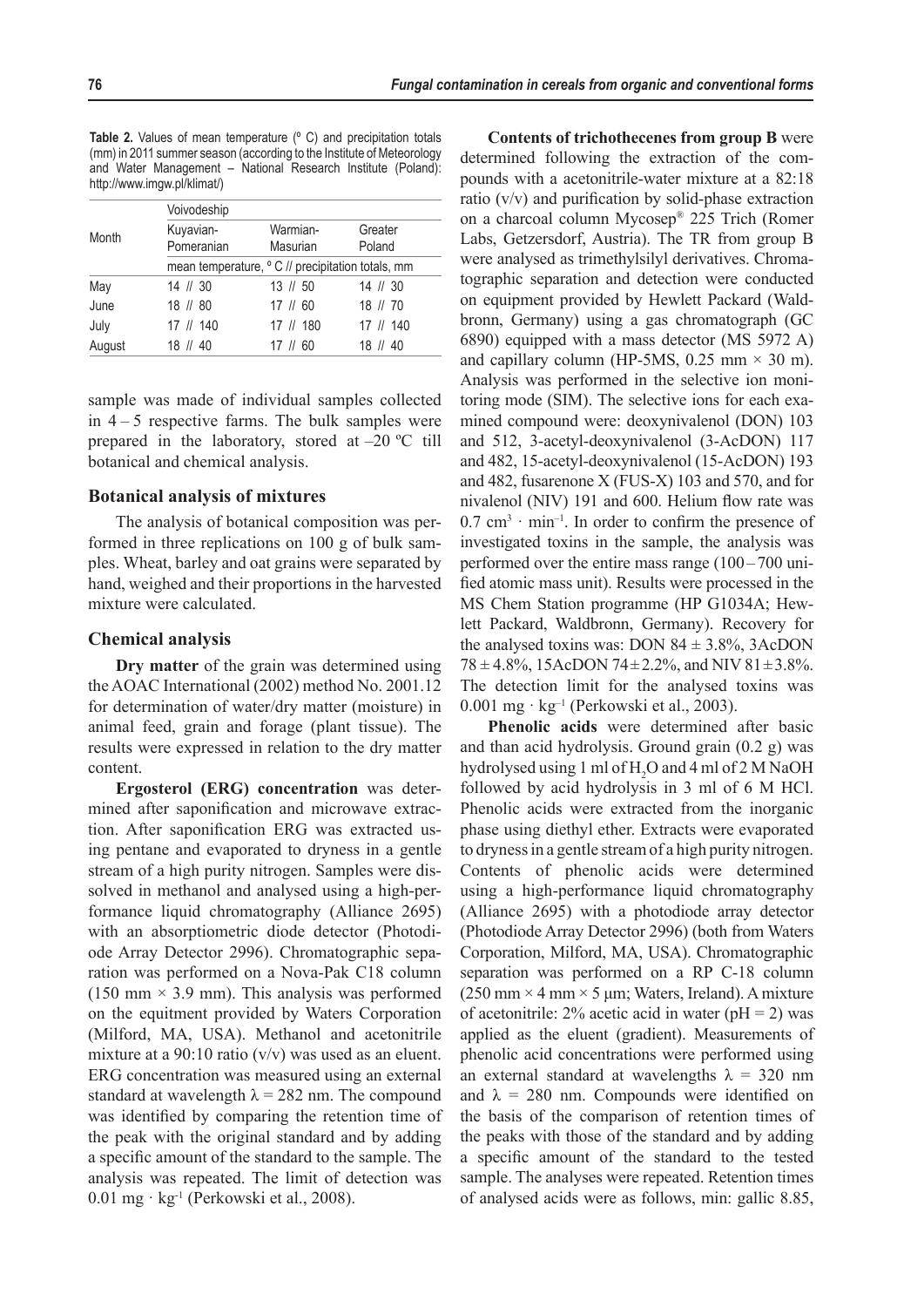4-hydroxybenzoic 19.46, vanilic 24.11, caffeic 26.19, syringic 28.05, p-cumaric 40.20, synapic 48.00. Limit of detection was  $1 \text{ mg} \cdot \text{kg}^{-1}$ .

**Metal analysis.** The material was mineralized with a CEM Mars 5 Xpress (CEM, Matthews, NC, USA) microwave mineralization system (55 ml vessels) using 8 ml  $HNO<sub>3</sub>$  (65%) and 2 ml  $H<sub>2</sub>O<sub>2</sub>$ , according to the programme comprising three stages: first stage – power 800 W, time 10 min, temperature 120 ºC; second stage – power 1600 W, time 10 min, temperature 160 ºC; third stage – power 1600 W, time 10 min, temperature 200 ºC. Materials after digestion were filtered through 45 mm filters (Qualitative Filter Papers Whatman, Grade 595:  $4 - 7 \mu m$ ; GE Healthcare, Buckinghamshire, UK), and filtrate completed with deionized water from Milli-Q Academic System (non-TOC (Total Organic Carbon); Millipores. A.S., Molsheim, France) to a final volume of 50 ml. Concentration of particular trace elements was analysed by the flame atomic absorption spectrometry (Cd, Cu, Fe, Mn, Pb and Zn), atomic emission spectrometry (Mg) and hydride generous atomic absorption spectrometry (Se), using an AA Duo – AA280FS/AA280Z spectrometer (Agilent Technologies, Mulgrave, Victoria, Australia), equipped with a Varian hollow-cathode lamp (HCL; Varian, Mulgrave, Victoria, Australia). Calibration curves were prepared in four replicates per each trace element concentration. Detection limit for the analysed metals was, ng  $\cdot$  kg<sup>-1</sup>: Cd 0.01, Cu 0.18, Fe 0.11, Mg 0.003, Mn 0.005, Pb 0.14, Zn 0.06, Se 0.21 (Mleczek et al., 2010).

#### **Molecular analysis**

**DNA extraction.** Grain samples (0.25 g) were homogenized (30 s at speed 6.0 m $\cdot$  s<sup>-1</sup>) on a Fast-Prep-24 instrument in tubes with 1 mm silica spheres (Lysing matrix C) both provided by MP Biomedicals (Solon, OH, USA). Total DNA was extracted using a ChargeSwitch® gDNA Plant Kit following the manufacturer's recommendations (Invitrogen, Carlsbad, CA, USA).

**TaqMan assays** were used for quantification of *F. culmorum, F.graminearum* (Waalwijk et al., 2004), the *Tri5* gene and 3AcDON, 15AcDON chemotypes (Kulik, 2011). A fungal DNA assay (Kulik, 2011) was used as an internal control in order to identify samples, for which the PCR or the DNA extraction failed. TaqMan reaction conditions were used for both species, TR genotypes and fungal internal positive control (IPC) in the modified fast PCR protocol: 95 °C for 20 s and (95 °C for 3 s, 60 °C for 30 s)  $\times$  40. For quantification of the *Tri5* gene, a PCR protocol

was used: 95 °C for 10 min and (95 °C for 15 s, 60 °C for 1 min)  $\times$  40. TaqMan PCR mixture was composed of: 2  $\mu$ l DNA, 13  $\mu$ l H<sub>2</sub>O, 5  $\mu$ l TaqMan Fast Advanced Master Mix (Applied Biosystems, Foster City, CA, USA), 6 pM of each primer and 1.7 pM of probe. All PCR amplifications were carried out in a ViiA 7 Real-Time PCR System (Applied Biosystems, Foster City, CA, USA) in a final volume of 20 µl. The threshold value was 0.1. To determine the efficiency and sensitivity of the assay,  $21 - 36$  ng of genomic DNA of *F. culmorum/F. graminearum* different isolates were serially diluted with water and used as a template. Amplification efficiencies for *F. culmorum, F. graminearum*, the *Tri5* gene, 3AcDON and 15AcDON assays were 97%, 101.2%, 93%, 101.9% and 99.3%, respectively. In order to eliminate falsepositive results, a PCR reaction was considered positive only if the cycle threshold (Ct) value was <35.

#### **Statistical analysis**

Results of chemical analyses were subjected to a statistical analysis with the use of STATISTICA 8.0 software, 2014 (StatSoft Polska, Kraków, Poland). Contents of individual compounds in CON and ORG mixtures were compared using Tukey's multiple comparison procedure with significant differences at level  $P = 0.05$ . An analysis of variance and assessment of the homogeneity of variance were determined. The least significant differences were determined by post-hoc LSD test. Linear regression between oat and ergosterol contents was calculated by Least Square method.

### **Results and discussion**

Both mean temperature and precipitation values in May, June, July and August 2011 were very similar in the two central voivodeships (Kuyavian-Pomeranian and Greater Poland) whereas in the north-eastern Warmian-Masurian Voivodeship total precipitations and particularly precipitations in July, were greater (Table 2).

The proportions of three cereals in bulk samples differed from the sown ratio but were similar in CON and ORG mixtures. Proportions of oat varied from 26 to 33% and from 23 to 30%, of wheat from 34 to 43% and from 28 to 40%, and those of barley from 28 to 39% and from 31 to 40% in CON and ORG samples, respectively (Table 3).

The recorded ERG concentration was relatively low and did not differ significantly between mixtures from CON and ORG farms  $(8.77 \text{ vs } 7.94 \text{ mg} \cdot \text{kg}^{-1})$ ; Table 4). However, whereas the ERG content in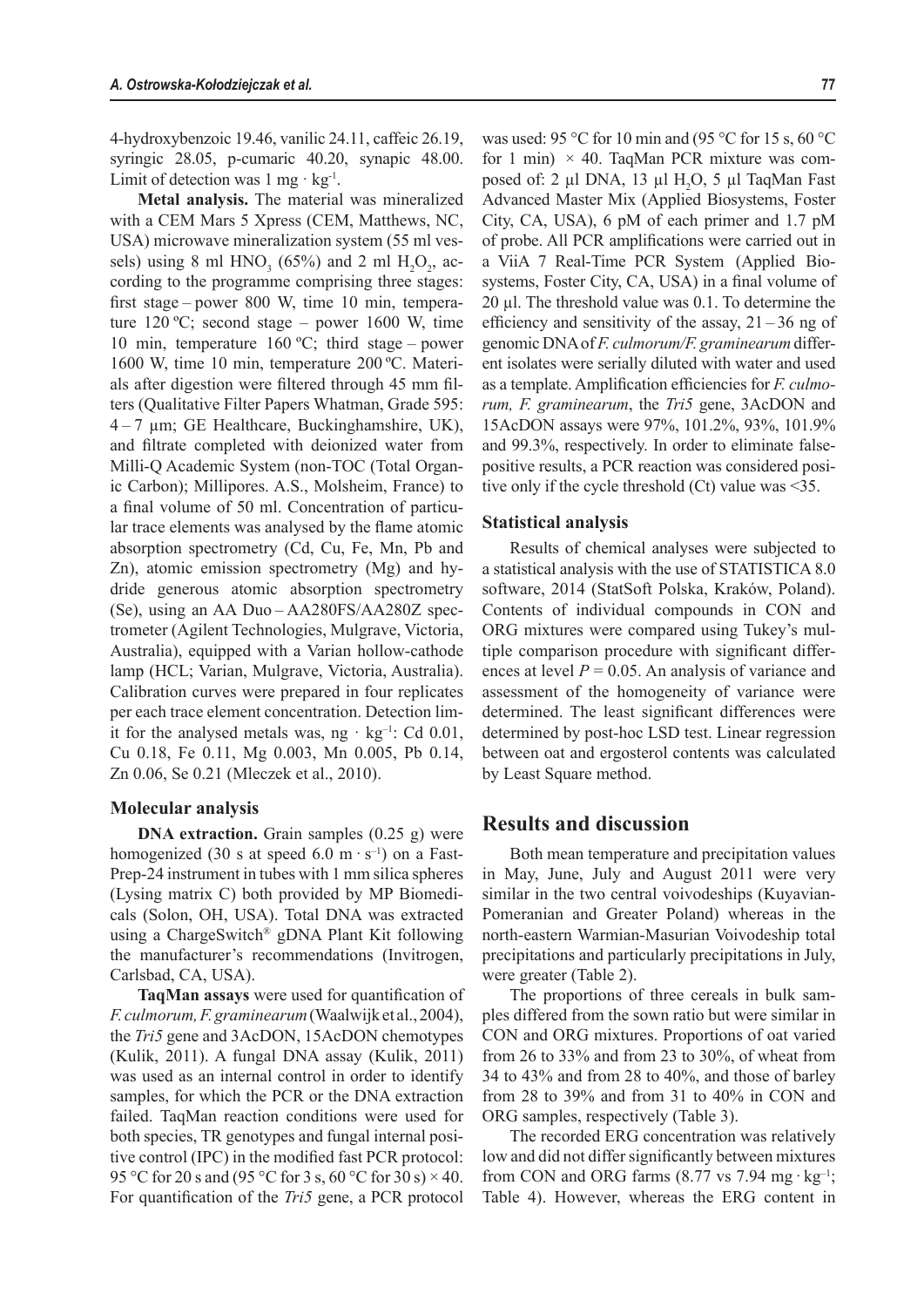| No.<br>of sample<br>$\overline{2}$<br>3<br>4<br>5<br>6<br>8 |     | Conventional farming |        | No.       | Organic farming |       |        |  |
|-------------------------------------------------------------|-----|----------------------|--------|-----------|-----------------|-------|--------|--|
|                                                             | oat | wheat                | barley | of sample | oat             | wheat | barley |  |
|                                                             | 30  | 34                   | 36     | 9         | 32              | 28    | 40     |  |
|                                                             | 33  | 35                   | 32     | 10        | 30              | 39    | 31     |  |
|                                                             | 29  | 40                   | 31     | 11        | 29              | 32    | 39     |  |
|                                                             | 31  | 38                   | 31     | 12        | 32              | 37    | 31     |  |
|                                                             | 31  | 35                   | 34     | 13        | 27              | 40    | 33     |  |
|                                                             | 26  | 40                   | 34     | 14        | 30              | 36    | 34     |  |
|                                                             | 27  | 34                   | 39     | 15        | 25              | 38    | 37     |  |
|                                                             | 29  | 43                   | 28     | 16        | 28              | 37    | 35     |  |
|                                                             |     |                      |        | 17        | 23              | 38    | 39     |  |
|                                                             |     |                      |        | 18        | 31              | 35    | 34     |  |

**Table 3.** Botanical composition of cereal mixture, %

**Table 4.** Mean concentrations of ergosterol (ERG) and trichothecenes in mixtures of cereals grown in conventional (CON) and organic (ORG) farms

| Cultivation | <b>ERG</b> |                   | Trichothecenes <sup>1</sup> .<br>∴, µg · kg <sup>⊸</sup> |                  |               |                  |       |  |
|-------------|------------|-------------------|----------------------------------------------------------|------------------|---------------|------------------|-------|--|
| system      | kg⊤'<br>mg | <b>DON</b>        | FUS-X                                                    | 3-AcDON          | 15-AcDON      | <b>NIV</b>       | Total |  |
| CON         | 8.77       | 12.5 <sup>b</sup> | . .U                                                     | 2.8 <sup>a</sup> | 2a            | $9.8^{\rm a}$    | 30.4  |  |
| <b>ORG</b>  | 7.94       | 212a<br>2 I .Z    | 0.9                                                      | ∩ 7b             | $2.4^{\circ}$ | 5.3 <sup>b</sup> | 30.5  |  |

1 DON – deoxynivalenol, FUS-X – fusarenone X, 3-AcDON – 3-acetyl-deoxynivalenol, 15-AcDON – 15-acetyl-deoxynivalenol, NIV – nivalenol; ab – means with different superscripts within column are significantly different at *P* < 0.05

CON mixtures was fairly uniform, in ORG mixtures about tenfold differences between samples No. 10 and 17 vs 12 were found (Figure 1). The greater variability of ERG concentration in ORG mixtures could be the effect of a probably less uniform cultivation measures and, consequently, plants' growing conditions under this system. Since there is no data available on the fungal contamination of grain in cereal mixtures, the results of present study were compared with the reported contamination of respective cereals grown in pure stands. Stuper and Perkowski (2008) found that the colonization of barley, wheat and oat grain by mycobiota was variable. In their study the mean ERG content in wheat,



**Figure 1.** Ergosterol (ERG) content in mixtures of cereals grown in conventional (CON) and organic (ORG) farms

barley and oat was 4.13, 9.21 and 16.11 mg  $\cdot$  kg<sup>-1</sup>, respectively. When these values were applied to the cereals present in the mixture in mean proportion of 37:34:29, respectively, the calculated approximate ERG concentration of 9.3 mg  $\cdot$  kg<sup>-1</sup> is very close to the analysed values.

The correlation analysis between the ERG contents and proportions of wheat, barley and oat in the analysed mixtures showed that concentration of ERG is positively correlated with proportion of oat. The respective correlation formula is:

 $y = 1.113$   $x - 24.04$  ( $r = 0.671$ ,  $P = 0.05$ ) where:  $y -$  concentration of ERG (mg  $·$  kg<sup>-1</sup>),  $x$  – weight percent of oat in cereal mixtures  $(\% )$ .

This finding is in agreement with the results of Stuper and Perkowski (2008) and may indicate greater susceptibility of oat to fungal contamination and, in consequence, greater mycobiota concentration in the mixture with a higher proportion of oat.

The presence of mycotoxins in grain is strictly related to the content of toxigenic fungi in the agricultural environment. In Poland, the most common toxins are those from the TR group including DON and NIV (Perkowski et al., 2012). Wiśniewska and Buśko (2005) found also a strong and statistically significant correlation between DON and ERG content  $(r = 0.91)$ . Mixtures grown in the CON farms were less contaminated with DON but more contaminated with its derivatives 3-AcDON and 15-AcDON, and NIV (Table 4). Concentrations of fusarenone X (FUS-X) and total toxins did not differ between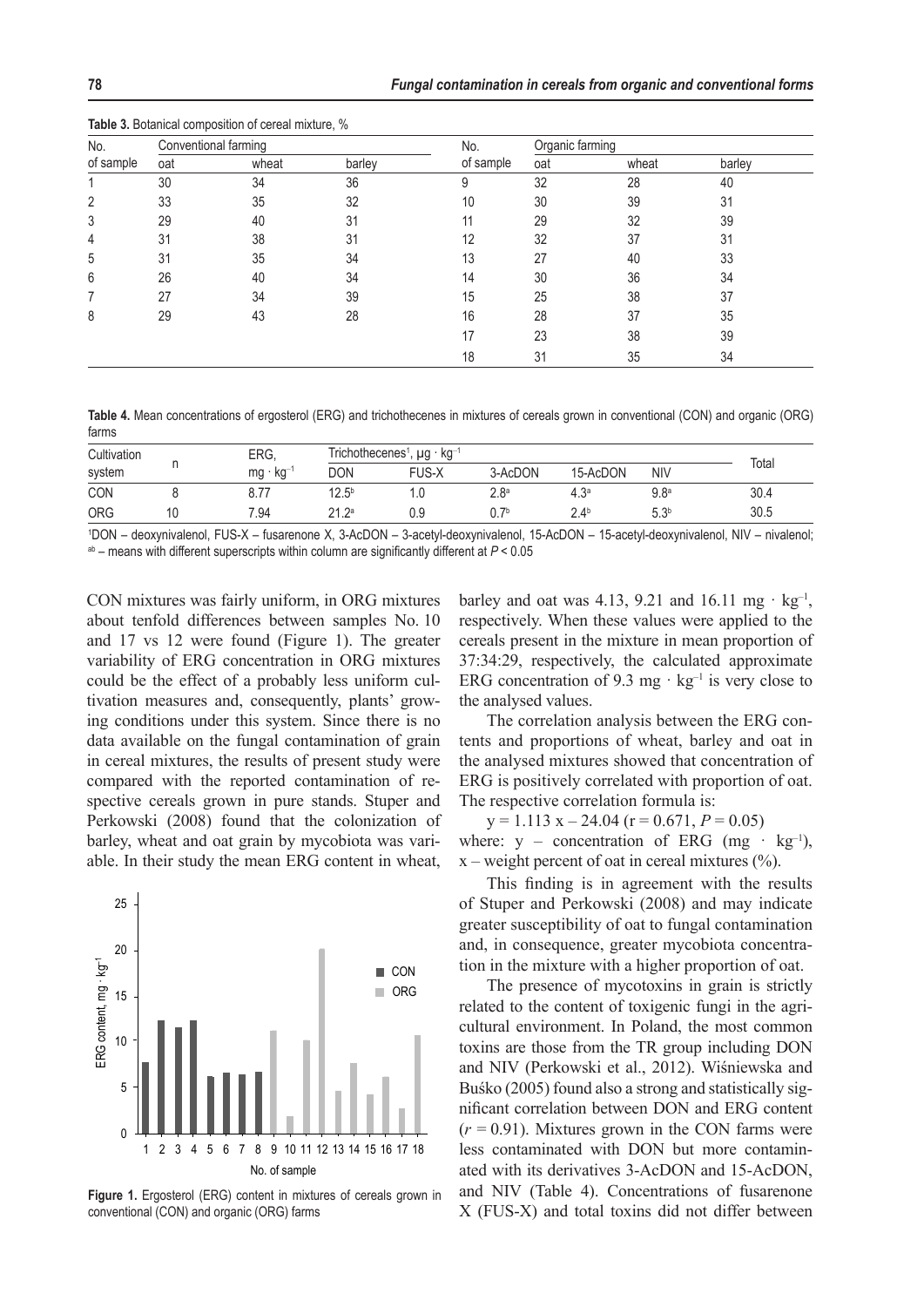

**Figure 2.** Quantification of chemotypes: 3-acetyl-deoxynivalenol (3-AcDON) and 15-acetyl-deoxynivalenol (15-AcDON), fungi: *Fusarium culmorum* and *F. graminearum* and *Tri5* gene in grain of cereal mixtures from conventional (CON) and organic (ORG) cultivation systems (identification based on genetic analyses);  $ab - b$ ars with different superscripts are significantly different at *P* < 0.05 for each examined parameter separately; ND – not detected

mixtures grown under the two farming systems. Concentration of DON in the analysed samples was considerably lower than the highest admissible level set by the regulations of EU (EC 1881/2006) for 1750  $\mu$ g·kg<sup>-1</sup>. Moreover, the concentrations of toxins found in present study are lower than those reported in cereals grown in the same period in Europe. Šliková et al. (2013) found that the mean content of DON in wheat grain collected in 2011 was 300  $\mu$ g · kg<sup>-1</sup>. The similar concentration of TR was also found by Fredlund et al. (2013) in oat.

Following the analysis of individual toxins, the presence of the toxigenic fungi species and chemotypes, and of *Tri5* gene, was verified. The presence of chemotype 15-AcDON, reported in Poland for the first time in 1990 by Perkowski (1990), was found in all samples and did not differ between the ORG and CON mixtures (Figure 2). The 3-AcDON chemotype was present in minute amounts in ORG and was not detected in CON samples. The presence of *F. culmorum* was confirmed in all samples in concentrations similar for the two systems whereas *F. graminearum* 

was detected almost in all samples and in smaller amounts than *F. culmorum.* The *Tri5* gene (ng DNA) was the only parameter which was affected by farming system and was greater in ORG than CON mixtures. This finding is in agreement with considerably greater DON concentration in ORG mixtures (21.2 vs 12.5  $\mu$ g · kg<sup>-1</sup>) but disagrees with smaller concentrations of other TR toxins. Up to our knowledge, no data on this topic is available in the literature and the effects of farming system on the concentrations of toxins and results of molecular analysis of respective fungi need more extensive studies.

Total phenolic acids concentration was considerably greater in grain from ORG than CON mixtures (Table 5). Among particular acids significantly greater were concentrations of gallic, p-cumaric and ferulic acids. Similar results were reported by Zuchowski et al. (2011) who found that concentrations of total and ferulic acids were greater in grain of spring wheat cultivated in ORG than in CON farms. Since phenolic acids are synthesized by plants in response to different types of stress (Robbins, 2003), their greater concentration may indicate that due to the lower mineral fertilization and lack of chemical protection under organic system, plants respond to the environmental stress in the enhanced manner.

The effects of farming system on the concentration of minerals were irregular (Table 6). Concentrations of iron, selen and zinc were smaller and those of manganese and lead were greater in ORG than in CON mixtures whereas concentrations of cadmium, copper and magnesium did not differ significantly. The lower iron concentration in ORG than CON mixtures is in agreement with the results of Ryan et al. (2004) on the effect of farming system on the content of this element in wheat. In our study, the concentrations of minerals were either slightly lower (magnesium, zinc), grater (iron) or similar (manganese, copper) to those found by Suchowilska et al. (2012) in the conventionally cultivated wheat.

**Table 5.** Mean concentrations of phenolic acids in mixtures of cereals grown in conventional (CON) and organic (ORG) farms

| Cultivation<br>system | qallic          | Phenolic acids, $mq \cdot kq^{-1}$ |             |         |          |         |                 |                   |         |                   |
|-----------------------|-----------------|------------------------------------|-------------|---------|----------|---------|-----------------|-------------------|---------|-------------------|
|                       |                 | hydroxylbenzoic                    | chlorogenic | caffeic | siringic | vanilin | p-cumaric       | ferulic           | synapic | total             |
| <b>CON</b>            | $20^{\rm b}$    |                                    |             |         |          |         | 45 <sup>b</sup> | 1191 <sup>b</sup> |         | 1366 <sup>b</sup> |
| ORG                   | 43 <sup>°</sup> |                                    |             |         | 36       |         | 66 <sup>3</sup> | 1989ª             | ▵       | 2249a             |

ab – means with different superscripts within column are significantly different at *P* < 0.05

**Table 6.** Mean concentrations of mineral compounds in mixtures of cereals grown in conventional (CON) and organic (ORG) farms

| Cultivation<br>system |      | Mineral compounds, mg $\cdot$ kg <sup>-1</sup> |                    |         |                    |                 |          |                    |  |  |
|-----------------------|------|------------------------------------------------|--------------------|---------|--------------------|-----------------|----------|--------------------|--|--|
|                       | Cd   | Cυ                                             | Fе                 | Mg      | Mn                 | Pb              | Se       | ۷r                 |  |  |
| CON                   | 0.10 | 3.96                                           | 76.77ª             | 1261.00 | 29.69 <sup>b</sup> | $0.034^{\rm b}$ | $0.28$ a | 27.48a             |  |  |
| <b>ORG</b>            | 0.09 | 5.16                                           | 54.63 <sup>b</sup> | 1339.00 | 35.86a             | $0.052$ a       | n 19þ    | 18.96 <sup>b</sup> |  |  |

ab – means with different superscripts within column are significantly different at *P* < 0.05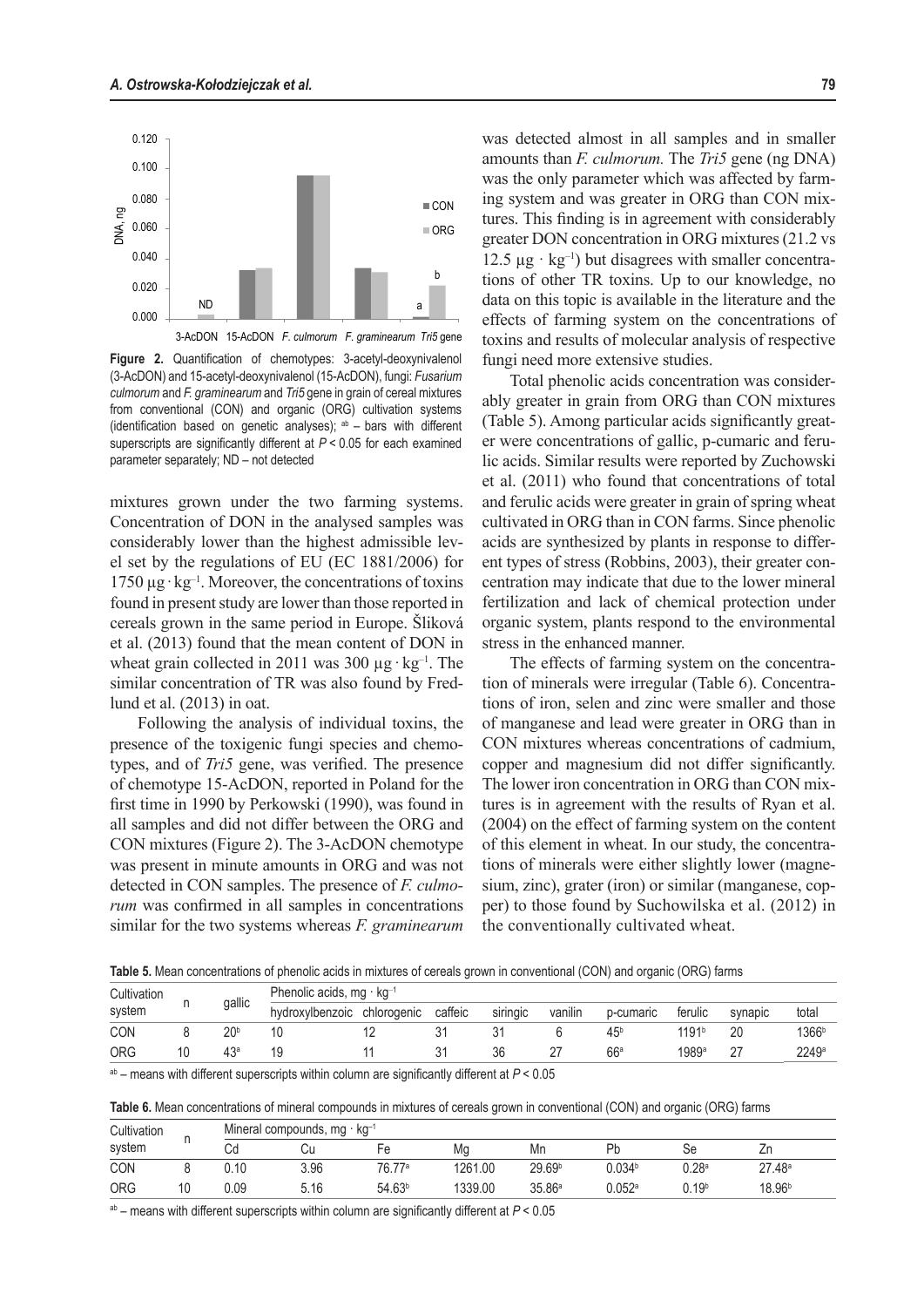The cadmium concentration in the mixtures was high and not affected by cultivation system which is against the suggested effects of cadmium on the plant resistance to fungal diseases (Zhang et al., 2008). The high concentration of cadmium in grain, in spite of its generally low content in Polish soils, may be due to soil sacidification and greater bioavailability of this element. Concentration of cadmium in both ORG and CON mixtures was reaching the upper limit amounting  $0.10 \text{ mg} \cdot \text{kg}^{-1}$  specified by EU (EC 1881/2006).

# **Conclusions**

Organic cultivation of mixture of wheat, barley and oat increases variability of ergosterol concentration, does not affect the total content but differently affects particular trichothecenes contents (increases deoxynivalenon), and increases *Tri5* gene. Ergosterol concentration in the mixture seems to be positively related to the proportion of oat. Organic cultivation stimulates the phenolic acids synthesis and has varied effect on concentration of minerals.

It may be concluded that the fungal contamination of the mixture of cereals cultivated accordingly to organic system is only slightly different from the contamination of the mixture of cereals grown conventionally and does not implicate a health hazard for animals.

# **References**

- Agricultural Market Agency ARR (Poland), 2013. http://www.arr.gov. pl/data/00321/rynek\_zboz\_2013\_pl.pdf
- AOAC International, 2002. Official Methods of Analysis of AOAC International. 17<sup>th</sup> Edition. 1<sup>st</sup> Revision. Gaithersburg, MD (USA)
- Binder E.M., Tan L.M., Chin L.J., Handl J., Richard J., 2007. Worldwide occurrence of mycotoxins in commodities, feeds and feed ingredients. Anim. Feed Sci. Tech. 137, 265–282
- EU, 2006. Commission Regulation (EC) No 1881/2006 of 19 December 2006 setting the maximum levels for certain contaminants in foodstuffs
- FAO, 2009. The state of food and agriculture. Livestock in the balance. Rome, pp. 109–119
- Fredlund E., Gidlund A., Sulyok M., Börjesson T., Krska R., Olsen M., Lindblad M., 2013. Deoxynivalenol and other selected *Fusarium* toxins in Swedish oats - occurrence and correlation to specific *Fusarium* species. Int. J. Food Micobiol. 167, 276–283
- Hartikainen H., Xue T., 1999. The promotive effect of selenium on plant growth as triggered by ultraviolet irradiation. J. Environ. Qual. 28, 1372–1375
- Institute of Meteorology and Water Management National Research Institute (Poland). http://www.imgw.pl/klimat/
- Kawecka W., Rychlik E., Rachtan-Janicka J., Wrońska A., 2013. Presence of cadmium and lead in vegetables and crops from conventional and organic cultivation (in Polish). J. Ecol. Health 17, 18–21
- Kulik T., 2011. Development of TaqMan assays for 3ADON, 15ADON and NIV Fusarium genotypes based on Tri12 gene. Cereal Res. Commun. 39, 200–214
- Lempereur I., Rouau X., Abecassis J., 1997. Genetic and agronomic variation in arabinoxylan and ferulic acid contents of durum wheat (*Triticum durum* L.) grain and its milling fractions. J. Cereal Sci. 25, 103–110
- Leszczyńska D., 2007. State and conditions of cultivation of grain crops mixtures in Poland (in Polish). J. Res. Appl. Agr. Eng. 52, 105–108
- Maeder P., Fliessbach A., Dubois D., Gunst L., Fried P., Niggli U., 2002. Soil fertility and biodiversity in organic farming. Science 296, 1694–1697
- Mleczek M., Kaczmarek Z., Magdziak Z., Golinski P.K., 2010. Hydroponic estimation of heavy metal accumulation by different genotypes of Salix. J. Environ. Sci. Health A Tox. Hazard. Subst. Environ. Eng. 45, 569–578
- Pasanen A.-L., Yli-Pietilä K., Pasanen P., Kalliokoski P., Tarhanen J., 1999. Ergosterol content in various fungal species and biocontaminated building materials. Appl. Environ. Microbiol. 65, 138–142
- Pasquali M., Giraud F., Brochot C., Cocco E., Hoffmann L., Bohn T., 2010. Genetic Fusarium chemotyping as a useful tool for predicting nivalenol contamination in winter wheat. Int. J. Food Microbiol. 137, 246–253
- Perkowski J., Buśko M., Stuper K., Kostecki M., Matysiak A., Szwajkowska-Michałek L., 2008. Concentration of ergosterol in small-grained naturally contaminated and inoculated cereals. Biologia 63, 542–547
- Perkowski J., Kiecana I., Kaczmarek Z., 2003. Natural occurrence and distribution of Fusarium toxins in contaminated barley cultivars. Eur. J. Plant Pathol. 109, 331–339
- Perkowski J., Plattner R.D., Goliński P., Vesonder R.F., Chelkowski J., 1990. Natural occurrence of deoxynivalenol, 3-acetyl-deoxynivalenol, 15-acetyl-deoxynivalenol, nivalenol, 4,7-dideoxynivalenol and zearalenone in Polish wheat. Mycotoxin Res. 6, 7–12
- Perkowski J., Stuper K., Buśko M., Góral T., Jeleń H., Wiwart M., Suchowilska E., 2012. A comparison of contents of group A and B trichothecenes and microbial counts in different cereal species. Food Addit. Contam. B Surveill. 5, 151–159
- Robbins R.J., 2003. Phenolic acids in foods: an overview of analytical methodology. J. Agr. Food Chem. 51, 2866–2887
- Ryan M.H., Derrick J.W., Dann P.R., 2004. Grain mineral concentrations and yield of wheat grown under organic and conventional management. J. Sci. Food Agric. 84, 207–216
- Sobkowicz P., Lejman A., 2011. The effect of multispecies cereal mixtures on weed infestation with annual species (in Polish). Progr. Plant Prot. 51, 478–481
- Stuper K., Perkowski J., 2008. Content of ergosterol in food products of cereal (in Polish). Żywn. Nauk. Technol. Ja. 60, 71–77
- Suchowilska E., Wiwart M., Kandler W., Krska R., 2012. A comparison of macro- and microelement concentrations in the whole grain of four Triticum species. Plant Soil Environ. 58, 141–147
- Šliková S., Gavurníková S., Šudyová V., Gregová E., 2013. Occurrence of deoxynivalenol in wheat in Slovakia during 2010 and 2011. Toxins 5, 1353–1361